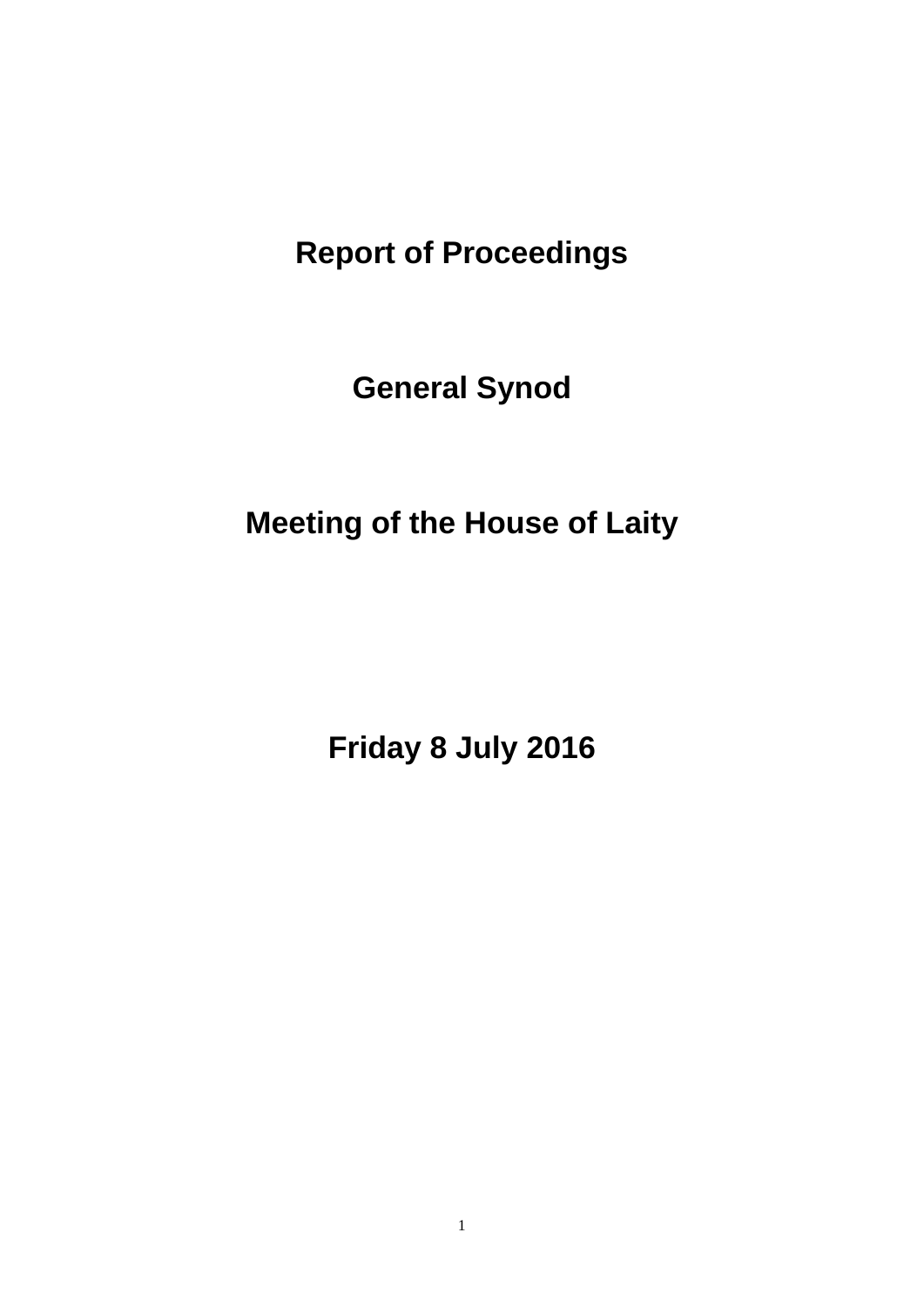*Canon Dr Jamie Harrison (Durham)* took the Chair at 1.00 pm.

*The Chair*: Good afternoon. I am Jamie Harrison and I am chairing this meeting. I am sure you recognise Liz Paver and beside me are my minders. We have already heard from Nick Hills, who is Secretary for the House of Laity. You will also recognise Adrian Iles - although he is usually wearing funny headgear - and he is our legal adviser. It is very good to have this level of support. I have been told to turn the microphone off for asides so hopefully we will not broadcast our conversations. It is lovely to see you. One or two of you were struggling to get here through motorways and you had to get up very. very, early this morning. Thank you for making the effort. It is really good to see you all.

There is one piece of sad news. Anne Foreman, who is down on our agenda, her husband, Peter, died two weeks ago. We have sent cards and greetings to Anne and in a moment we will be praying for her and her family. You have seen an agenda paper. Perhaps if we have a moment of silence and then I will say a couple of prayers.

*The Chair* led the meeting in prayers.

*The Chair*: At this point I am going to ask Maggie Swinson to come forward, if she would. Robert has just jumped off the motorway so I will ask him to come up in a moment and do what Anne would have done from the point of view of the Business Committee. Maggie is Chair of the Appointments Committee, which is a key committee. Please give us some words of wisdom about what you do.

*Canon Margaret Swinson (Liverpool)*: One of the things that marks the Appointments Committee as different to other committees, including the Business Committee, is that it is an appointments committee for the Church of England, not just doing General Synod appointments. We handle some appointments that are for Synod members and some appointments that are open more widely across the Church of England.

You should all, after you were elected, have received the appointments survey form to fill in. Responses have been good, but there are still some forms that have not been filled in. If you have lost yours, then please email Nick Hills. Jamie's right-hand man, and he will send you an electronic version. The appointments form is really important for us as we look to make appointments. It is the mechanism through which you tell us about yourself and you tell us about the kind of things you are interested in doing. We do not have the luxury of offering people appointments that they do not want because that makes the process very cumbersome. We really need you to help us by telling us what it is you have experience in and what it is you feel that you can offer to us.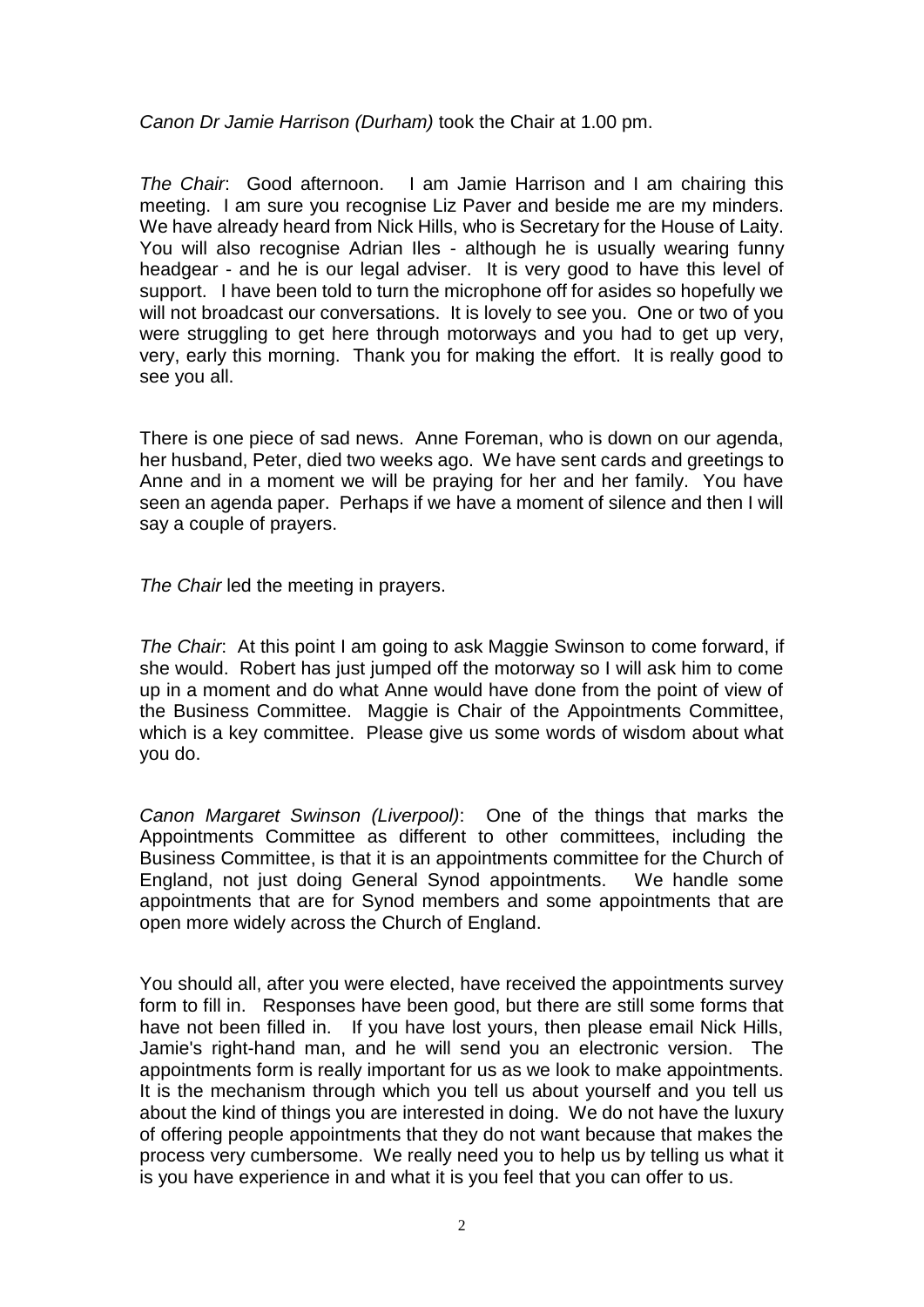In making appointments, the Committee has to have as its prime objective appointing people with the right skills and experience for the role they are appointed to. It is a bit of a no-brainer, but we could easily tie ourselves up in knots if we did not take that as the first thing that we have to think about. Once we have got that and we know that it is an area where people have skills and are interested, then we take into account relevant balances. I say "relevant" because there are lots of balances we take into account but not all balances are relevant for every appointment. We need to make sure that we make relevant balances. We will look at age, whether people are bishops, clergy or lay, gender, geography, ethnicity, church tradition, but not all those balances are relevant when it comes to every appointment.

You will probably have noticed that before each of our meetings you get sent an email with a link which sends you through to our agenda. On the agenda it tells you all the things we are going to be appointing to and a little bit about each of those roles. Please when that comes, if you are interested, read it carefully. I cannot tell you how often, when we say we are appointing a clergy person or a lay person, we get hordes of expressions of interest from people from the other House. Frankly, we cannot appoint you. If we are looking to appoint a clergy person, I am afraid you cannot be appointed if you are from the other House, so please note whether we are looking for clergy or lay. Sometimes it is a vacancy where we need to replace people from a particular House. If you are a bishop you are welcome to express an interest, but you are very unlikely to be asked to do the job.

It is an opportunity for you to do two things. One is to express an interest yourself. We have the appointments survey, but sometimes we may be doing a piece of legislation, and you have in your other life - because we all have another life - particular expertise that you did not know might be relevant so it was not on the appointments form, or whatever. If there are such things please use the opportunity to let us know. If you know somebody else - this very rarely happens I have to say but it has happened once - that you think would be really good for a role, particularly if it is one where we have the opportunity to appoint from outside the membership of Synod because the Committee does not know the skills and the availability of every member of the Church of England - strange though that may seem - please either offer yourself or suggest people to us, members of Synod or not, depending on the appointment you think would be good for a particular role.

The caveat to that is please do not offer for everything. If we have a list of six things and you tell us you are interested in all of them, we cannot possibly tell whether we are considering you for the one that you are least interested in or most interested in of those six. If you use a scatter gun approach and say, "I am interested and available and experienced to do absolutely everything the Church of England needs", you are probably not. Be realistic. Tell us why you think you would be a good person for a role. It helps us in the appointments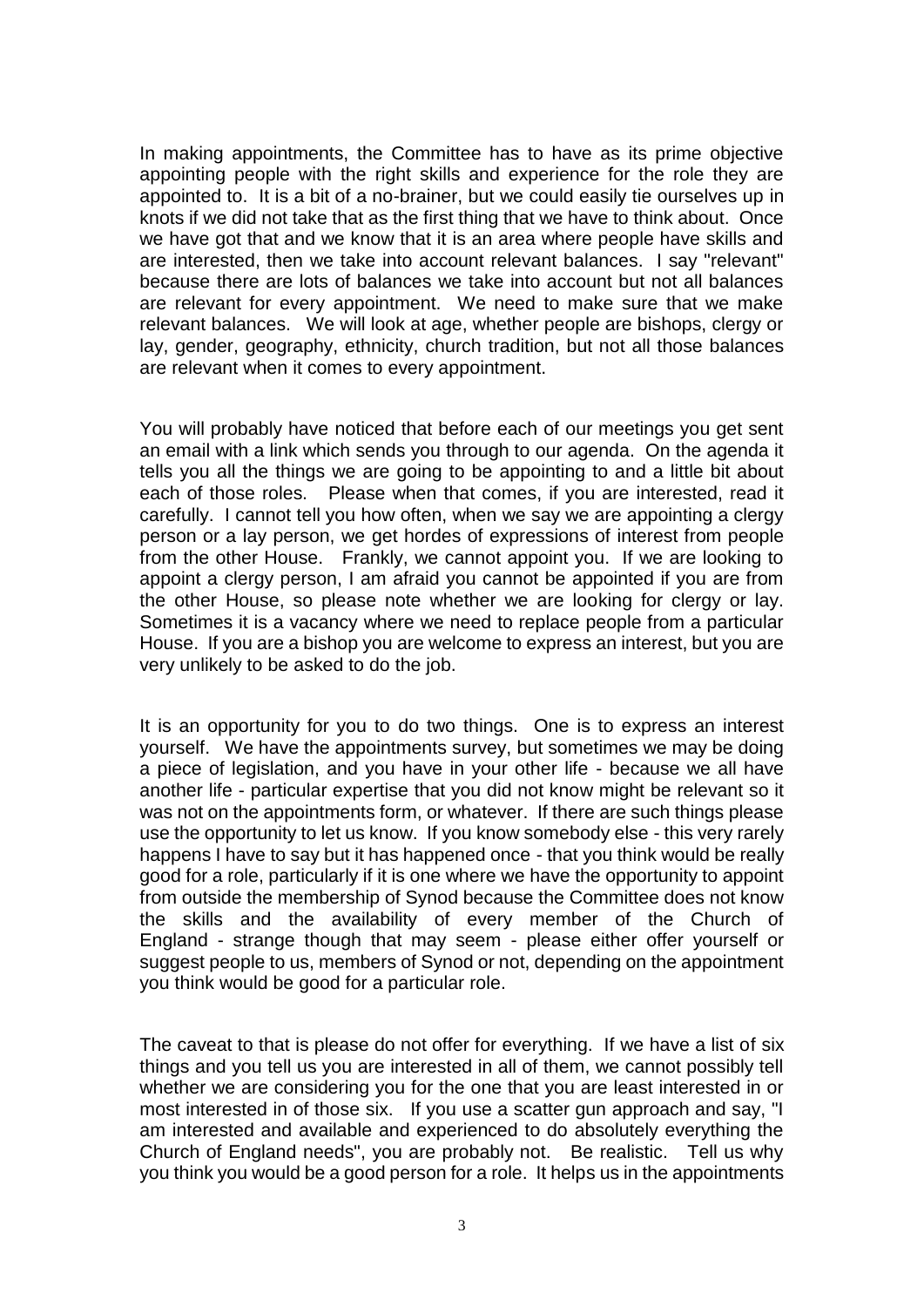process, but we have to always then look through and see whether there are members of Synod who have not put themselves forward who also have skills and experience. We also take into account, particularly where we have a number of appointments to make, what other things you are already doing for the Church of England because we want to share the work out. Just because you express an interest does not mean that you will be invited to do a piece of work. Sometimes we have loads of people expressing an interest and we only have one place. There are all sorts of reasons why we might not ask you. Nick always acknowledges expressions of interest but it is a bit like a job application. When you apply for a job these days, often they say, "If you haven't heard, you didn't get it". Nick is the only resource we have and so we cannot be going back to everybody at the end of the process to say, "I am afraid you were not appointed because..." You will find out from the appointment sheets that get circulated who was. We do look at all the names that come to us, provided they are from the appropriate House for the position that we are appointing to.

*The Chair*: Any chance of coming to a conclusion?

*Canon Margaret Swinson (Liverpool)*: The other thing worth saying is we take into account, when we are looking at things such as Revision Committees and Steering Committees, the contributions people make during debates, so we will be listening very hard in the next couple of days.

*The Chair*: Brilliant. I think you should give a round of applause to the new Vice-Chair of the ACC.

I am just holding off doing the introductions because I know one or two folks are still coming in and so I am going to introduce Robert. Can you come up as one of the members of the Business Committee? We are going to introduce those whom you have elected in a moment, but Robert is from the Business Committee.

*Mr Robert Hammond (Chelmsford)*: The first thing I should say is that I was only elected this time round so I, like a number of us on the Committee, are still learning the ropes. It is early days on the Business Committee for me. Formally the Business Committee oversees draft legislation to the Synod. It oversees the preparation of draft legislation requested by the Synod. It is responsible for matters relating to the sessional arrangements for Synod. That is all the stuff that goes around making this happen. It reports to the Synod at each group of sessions on the work of the Committee and on matters relating to the agenda of the Synod, and you get that through the Business Committee Report. It advises Synod on the determination of priorities in regard to proposals affecting the allocation of Synod's time. I think that means something around priorities and the relative importance of bits of business.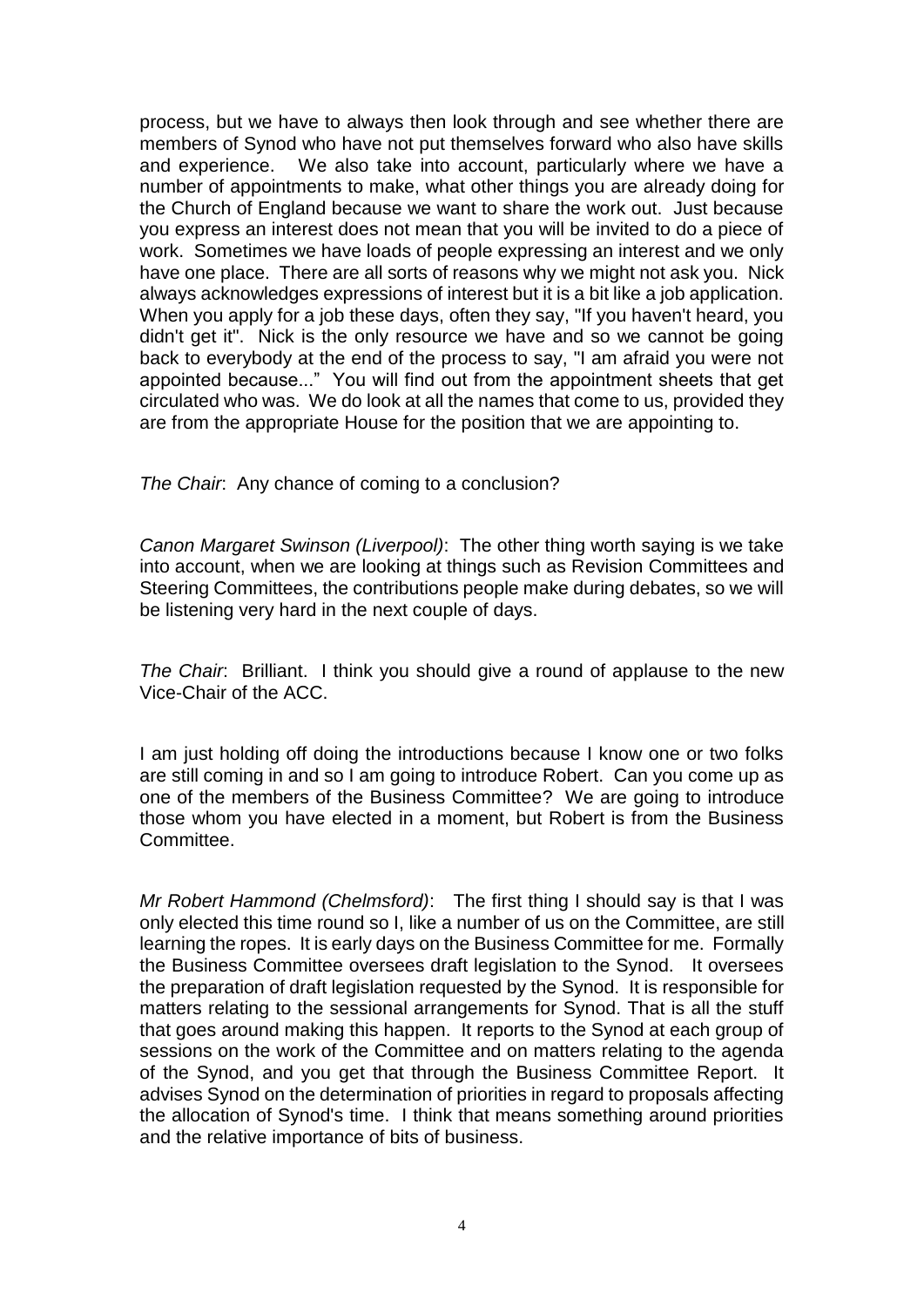In summary, the way I look at that is that we work with the various boards, committees and staff to make sure that Synod's business covers all the work that is required; that things are not dropped off our agenda; that our agenda is balanced and it reflects Synod's preference, with not too many presentations; and that other arrangements around Synod are correct, efficient and effective. I see us as being an interlocutor between those who want items on the agenda - the boards, the councils, you and the other Houses, those who have to consider and debate those items and work with after to make sure Synod is effective, legal, safe, and occasionally perhaps even enjoyable.

The constant issue going on under the surface at the moment, and it reflects some of the Renewal and Reform agenda, is how can we modernise and make Synod more friendly, more approachable, more attractive, better known, more accessible, more relevant. You get the picture. It is how we do all that sort of stuff. I think that is constantly in the background of what we are considering at Synod. How can you input into that? As Maggie was saying, the first thing is to speak at Synod. The Business Committee listens and boards and councils listen to what is being said. If you want to get something logged, the important thing is to say it.

Please write in or email after Synods; I cannot stress that enough. I did not think it mattered until I came on to the Business Committee, and it does. Everything that you say or write in is considered by the Business Committee. That is your opportunity. If you do not like something, say it. I think it would be nice, if you did like something, occasionally to say that as well. If you are writing in, please be balanced and short. It is far easier for us to consider a couple of paragraphs than four sides of A4 if you are trying to make the same point. Please do it and try to be factual, not anecdotal. Please do it. I did not realise how important that was.

The other thing is to talk to one of the Business Committee, and we shall tell you who we are in just a second, or email us for informal advice or comment. Obviously we would not want to, and cannot, reply on behalf of the whole Business Committee, but if there is something that is worrying you please let any of us know. Key is writing in. I wish I had written in on lots of things in the past.

*The Chair*: Robert, thank you. Can I just hold you there? There are ten of us who are on your Standing Committee and it would be helpful for you to know who they are, with apologies to John, for those who can see them. There is the Business Committee, which we have heard is Robert and Clive Scowen. If you would just like to come to the front, Clive, so we can see you. From the Appointments Committee are Lucy Docherty, Sarah Finch, Rachel Jepson, and then myself and Liz. This is the Standing Committee of this House.

*Mr Clive Scowen (London)*: Archbishops' Council members?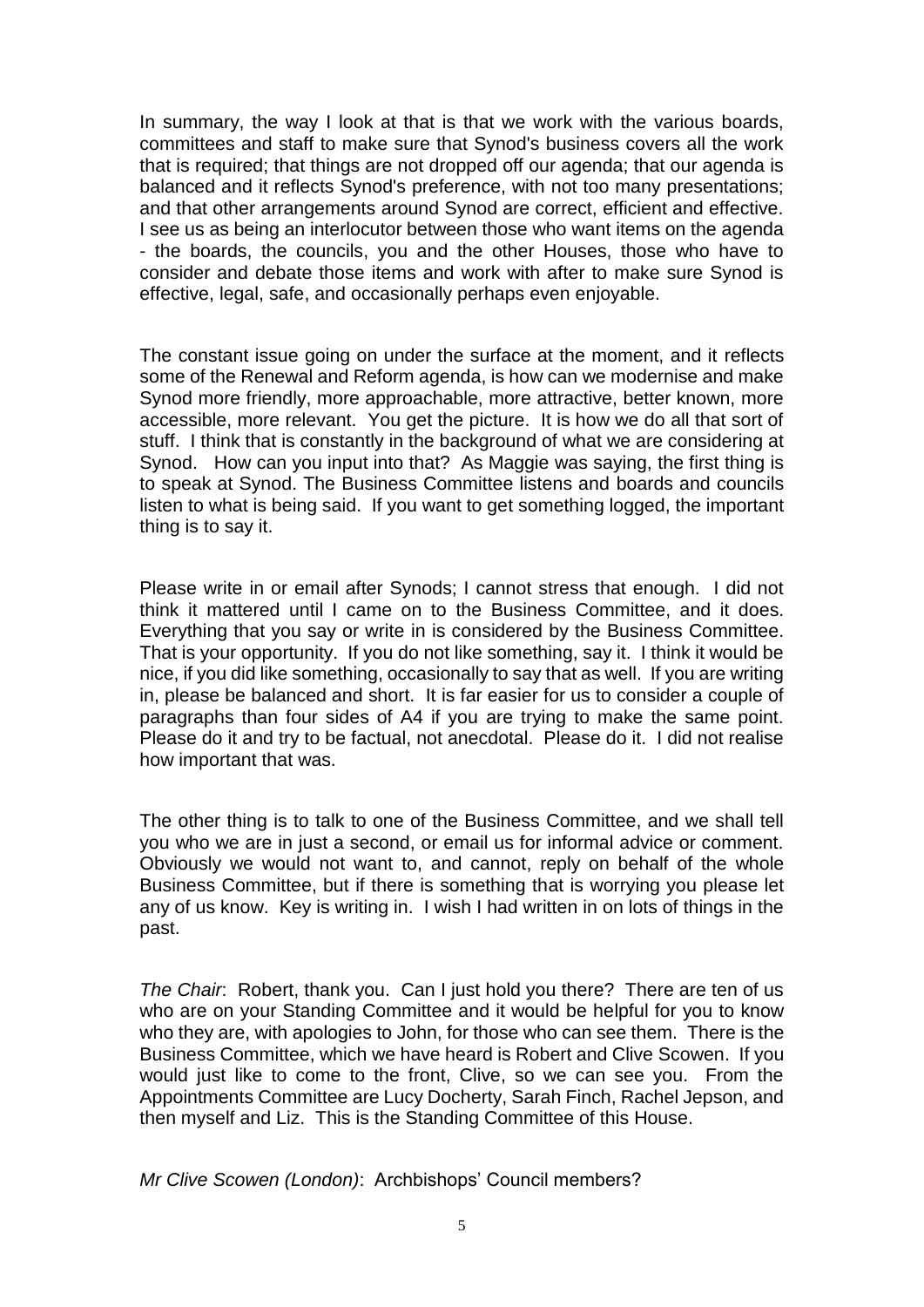*The Chair*: Of course we must not forget we have Mark Russell and Lorna Ashworth. Thank you. Can we remind ourselves, these people want to be available to you? We have a meeting tomorrow morning to reflect on today. Do approach us, ask us things and tell us the things you need to.

I am just going to ask people to stand in their places, those who are able. Debbie Buggs is here for the Audit Committee and also Stephen Hogg. Graham Caskie for the Committee for Ministry of and among Deaf and Disabled People. Graham is at the back. Dr Addy Lazz-Onyenobi elected to the Committee for Minority Anglican Ethnic Concerns. The Council for Christian Unity is again Rachel Jepson and I know Lindsay Newcombe is on her way she has just arrived! The Finance Committee is Carl Hughes and Sheridan Sturgess. The Ministry Council is Vivienne Goddard. The Mission and Public Affairs Council is John Appleby, Josile Munro and Margaret Parrett. The Remuneration and Conditions of Service Committee is Carol Wolstenholme. The Church Buildings Council is Wendy Coombey. Cathedrals Fabric Commission is Mary Durlacher and Joyce Hill. Dioceses Commission is Anthony Archer and Malcolm Halliday. Legislative Committee is Peter Bruinvels, Clive Scowen and Geoffrey Tattersall. Last but not least, National Society Council is Rosemary Lyon.

That was all rather fast, I am sorry, but we are restricted by the time. Shall we give them a clap? You have elected them in the recent elections.

Of course, there are other members that we have elected in the past, such as members to the Crown Nominations Commission and various other members, such as the appointed members to the Archbishops' Council and so on. There are a number of lay people in significant places in the Church. We thought it would give you a flavour of some of the folk and if you know them to go and perhaps talk to them about particular concerns and issues you have.

A little bit behind time, but please could I ask the Lay Ministry and Lay Leadership teams to take us through, that is Mike Eastwood from Renewal and Reform and Matthew Frost. Unfortunately, the Bishop of Sodor and Man is stuck in an airport somewhere, in Douglas indeed, as he might be. We are looking forward to a presentation, I hope of no more than 15 minutes between you, and then we will take questions in threes. I have got one item of any other business that I may take at five to two. Thank you, Mike.

*Mr Mike Eastwood (Director of Renewal and Reform)*: Thanks, Jamie. Good afternoon, everybody. It is a privilege for us to be here. If I believed in such things I would think there was something of a curse hanging over the Lay Ministries Group at the moment. Tim Ling is off sick. Des Scott is so appalled at the prospect of having to work with Mark Russell any further that he ill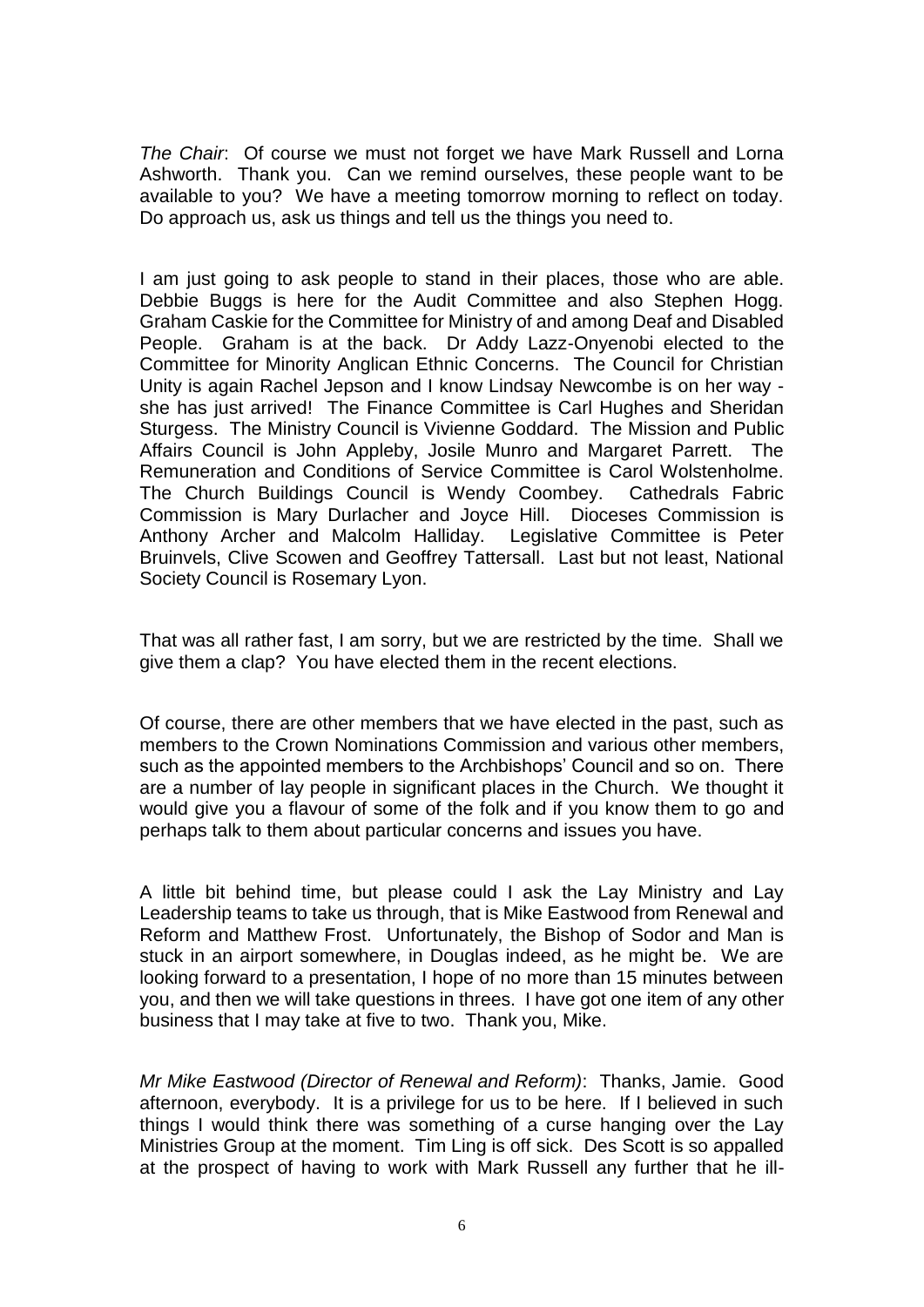advisedly jumped off a ladder and refuses to fly and will not have encountered the Bishop of Sodor and Man. It may be a slight exaggeration but it feels like that, so we might be a bit light on detail on the lay ministries bit. The primary issue is really hearing what we should be doing rather than what we are doing.

Just to introduce myself, I am Mike Eastwood. I am Diocesan Secretary and Chief Officer to the Cathedral in the diocese of Liverpool. I am also two days a week on Renewal and Reform.

I want to talk about two issues upfront, if I may. The first one is interplay between Lay Leadership and Lay Ministries Task Groups and the second one is the need for trust as we develop thinking and practice.

First, the interplay. From a Renewal and Reform perspective, we are trying to do two things at the moment. One is to create a climate of ideas, experimentation, of releasing, a sense of what is stopping you rather than waiting for permission to do things. In the diocese of Liverpool - I do not want to consistently illustrate the diocese of Liverpool - we have just given blanket permission to all parishes across the diocese that any lay person can do anything, except lay presidency, and with appropriate safeguards. Anybody can do anything as long as the incumbent is prepared to take the rap for it. Anybody can preach, anybody can do a service, anybody can do anything as long as the incumbent is prepared to take the rap.

We are trying to do two things. One is hoping the flowering of lay ministry, vocation, all of that, genuinely releases. The other thing is we are trying to create accountability. If it is not happening, say, "Why not? You've got all the permissions you need, all the freedoms you need, why is this thing not happening?" It is that kind of encouragement and accountability. We do not know what is going to happen, what problems it will create, what knowns/unknowns there will be, and that is exciting. We are trying to release. Part of this Renewal and Reform is about the release of lay ministry and lay activity.

This releasing is also why we need to consider issues of future order down the track. The work of the Lay Ministries Working Group is how are we able to value, recognise, authorize, licence, support, invest in and hold accountable, all those kinds of things, those aspects of ministry that we need to and we choose to. The "we" in all of this is local. Some people will want authorization and some people will not. Some dioceses will want to go down a recognition track and some will not. What we do not want to do is lock down all the detail now. We do not know what is going to happen. What we want to try and do is think and pray through the process so that when it comes to it we can value, support, resource the work of lay ministry as we need to. It is that balance, the releasing experimentation on the one hand and considering how we order this down the track on the other.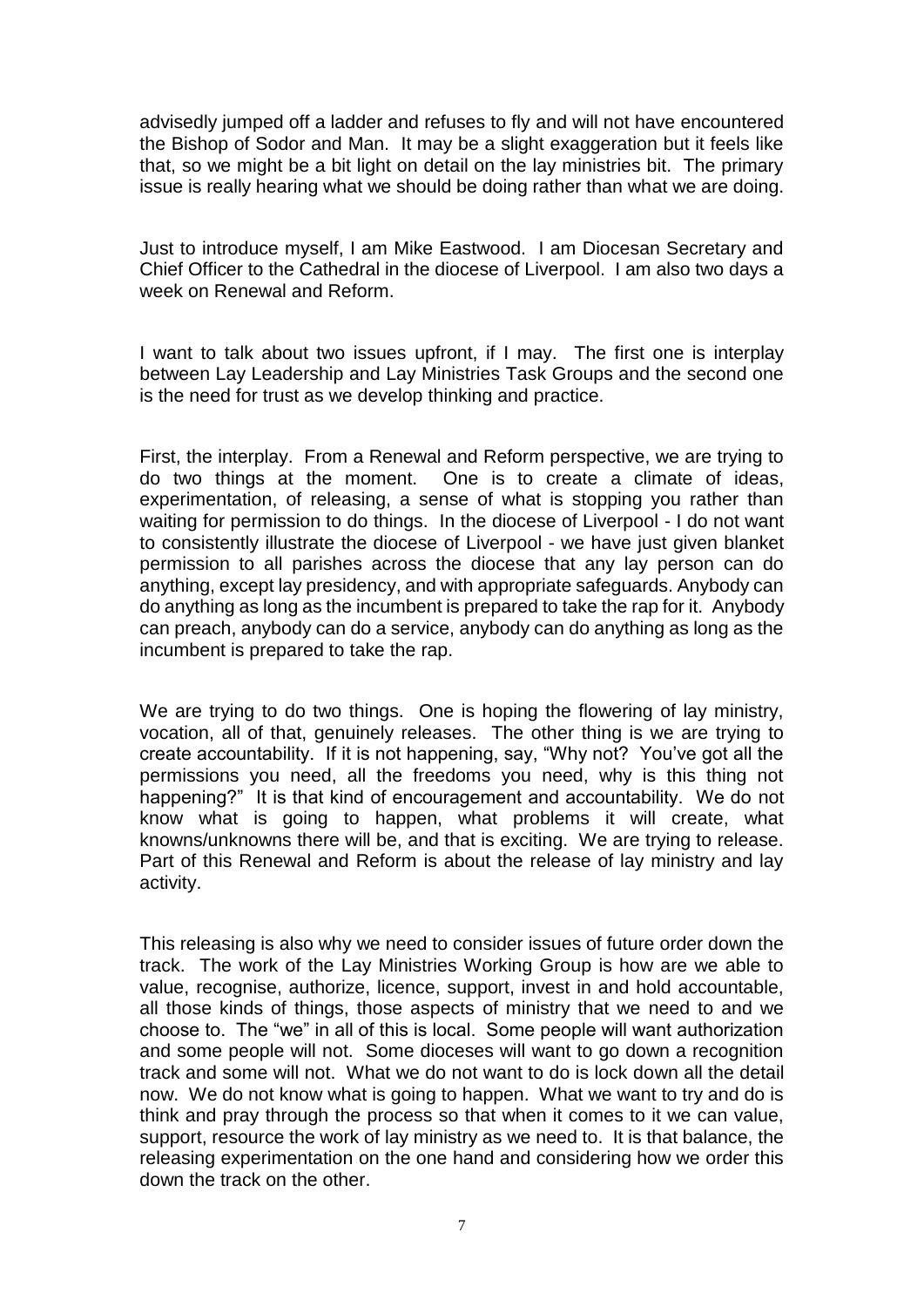The second point is it does become a significant matter of trust. This opening up of things on the one hand and waiting to see before we act and move on the other requires trust. It requires trust in God, in bishops, in clergy, and trust in us as laity. At any time of change and exploration some things go really well, some things will slightly misfire and some things will go completely pearshaped. We do not want to be casual, complacent or unduly anxious about this, we can cross those bridges when we come to them. Indeed, if there are future problems and future pressures there is the question can we push hard enough. We have got a radical Gospel, there are radical people, and these are turbulent times.

I hope as we go through today and subsequent discussions we can hold these two things in tension. We are the Church of England and on every level that matters. Equally, we cannot try and lock everything down before we start or take the next significant steps because that will constrain and inhibit. Those are the two tensions that we are trying to work with.

I want to go into a bit more detail about what each of the groups are doing, but our primary issue for this afternoon is to hear from you rather than you to hear from us.

*Mr Matthew Frost (ex officio)*: My name is Matthew Frost. I have been a coopted member of Archbishops' Council for about the last six months. I am still relatively new. This is my first General Synod in York. I am also chairing the Lay Leadership Task Group.

First I want to remind us what this group is working on. I will then hand back to Mike who will remind us what the Lay Ministries Working Group is working on.

To begin with, the focus in question, the question that we are trying to keep in mind throughout our work, is what more should we do across the Church of England at local, national and diocesan level to release, enable and equip lay people into their areas of vocation and calling, be this within their workplaces Monday to Friday, their communities on Saturday, or Church on Sunday or elsewhere. It is the whole of life, how do we release people into that.

Can I clarify the word "leadership"? We have had lots of debate about exactly why we have been asked to work on leadership and what that means. We have understood that to be a very broad term. This is not just for formal functional roles of leadership, far from it, this is leadership wherever it is exercised, wherever any layperson has a significant influence over others. Most of the best definitions of "leadership" describe leadership as "significant influence", or leadership is wherever there are followers.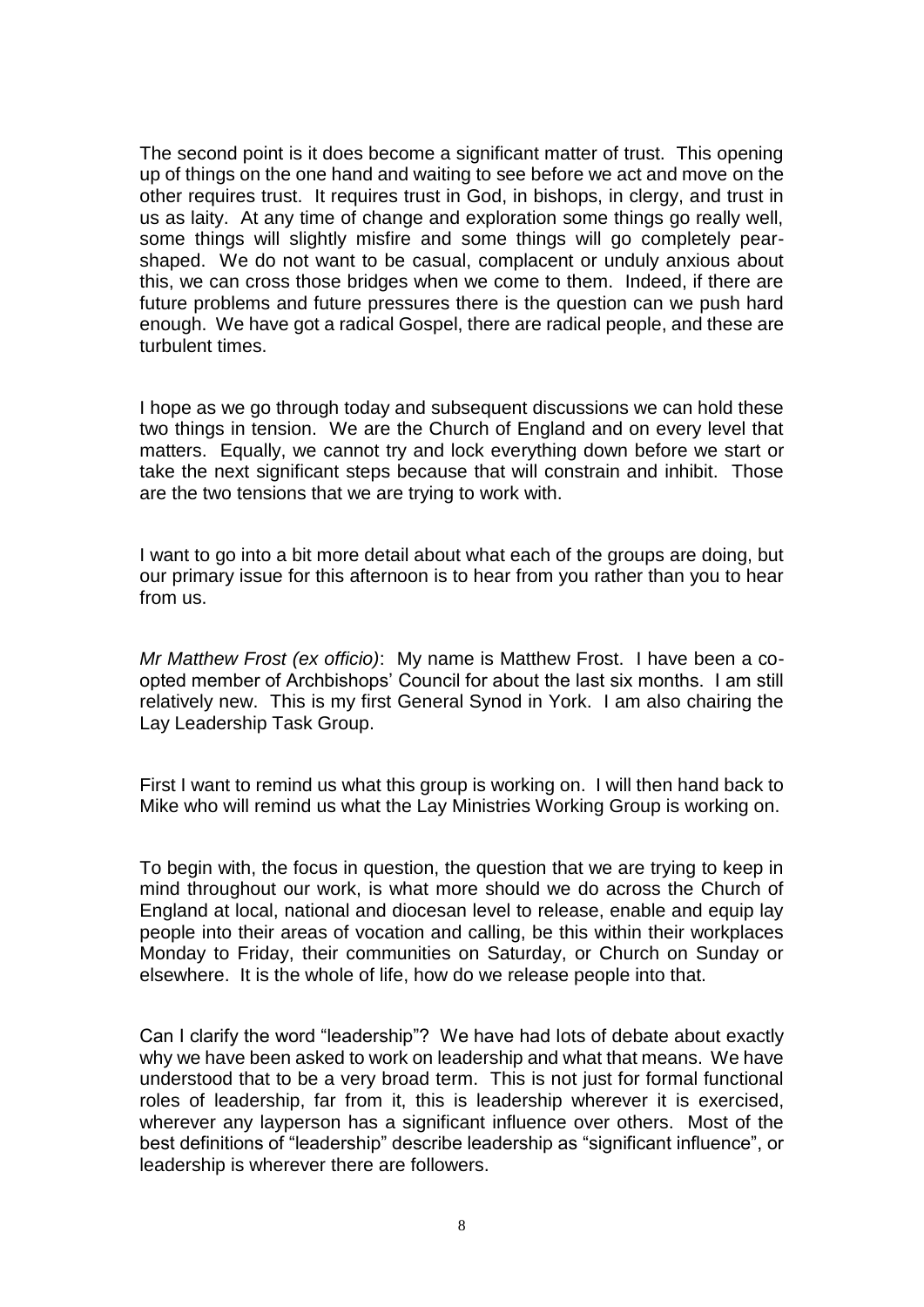If we take that broad understanding of leadership it is really important we recognise that discipleship is foundational to this. If we are going to look at leadership we are inevitably going to have to look at discipleship, indeed it is the foundation. Any good leadership programme I have ever been on, about 70% of it is about discipleship.

Let me just pause there and I am going to hand back to Mike.

*Mr Mike Eastwood (Director of Renewal and Reform)*: The context of Lay Ministries Working Group, basically I have covered most of it. What structures of affirmation and accountability will help us provide a better framework for lay ministries? What are we talking about when we talk about lay ministries? Forms of ministry paid and unpaid undertaken by lay people and licensed or authorized by a bishop or locally recognised.

*Mr Matthew Frost (ex officio)*: What we are trying to show in this slide is when we think about where lay people are leading, it is a very broad area. On the left is what we have talked about, the dispersed or sent churches where we are out in the world, it is what we are doing Monday to Saturday in the local community in clubs, councils, in the workplaces. That is probably the predominant area where we are all actively involved in exercising leadership in some ways for the Gospel.

On the right, the darker blue is where there is leadership in the gathered church. Again, so many different areas of very active leadership are going on. In many ways I would say the Lay Leadership Task Group is asking what the Church should be doing to release all of that in all of its richness. The Lay Ministries Working Group is very much asking in this sphere, especially when in gathered church, what is the role of authorizing and licensing and blessing and releasing more leadership.

Let me just focus specifically on the Lay Leadership Task Group. I want to touch on six emerging issues that we have been wrestling with and the second slide shows some of the areas we are exploring and trying to mine to find recommendations for our work.

There are six emerging issues I have listed up here and I am going to run through them very briefly. Theology is weak and it marginalises the role of lay people. We need to do some serious work on theology to rediscover and bring to the fore some of the very powerful statements that already exist in our liturgy that affirm the very high calling of lay people, the priesthood, of all believers.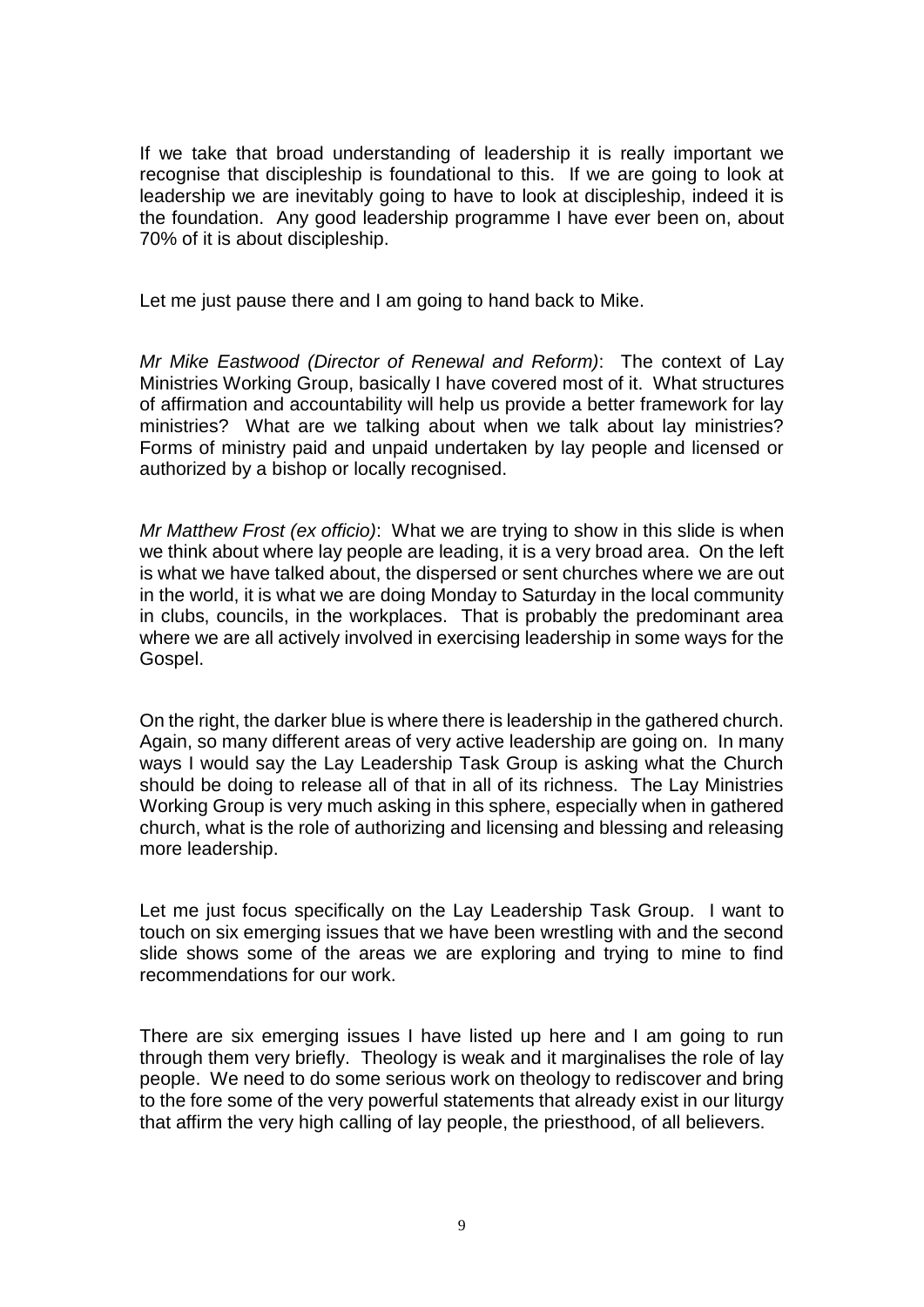The voice of lay people is not heard, understood or acted on. This is a deep issue within the Church. The only voice that is heard is essentially filtered through clergy and through the Synodical structures. That is fine, but both of those are biased views. We have got to find a way to hear the frontline voice, and more of that in a second.

Thirdly, relationships between lay people and clergy are often fragile. I think when I started out I phrased this more as sort of clericalism or as the way clergy can disempower lay people. Since then I have discovered it is much more complex than that and there is an extremely unhealthy co-dependency. There is something about a mutuality that we have got to rediscover. Relationships are not as good as they need to be.

Fourthly, structures and ways of working unintentionally in so many ways marginalise lay people. I have had so many people send me little cameos, little things that go on in the way that structures or the way people behave that make lay people feel small or irrelevant. What do we do about that?

Fifthly, resources and support for developing and enabling lay people within the Church are extremely limited. If we think about all the resource there is for formation of people in the church, the vast majority is going to clergy, and then when we focus on the piece that is left over for laity, it is typically around reader ministry, and what about all those other things that I put up on the screen just now? There is a huge breadth of leadership where there is almost no resource and where the resource exists, I am hearing from all of you that it is so frequently not fit for purpose.

Finally, previous efforts by the Church of England to release and empower lay people have resulted in no significant change. It is extremely humbling for me to realise that over the last 60 years since the Temple Report the same issues are being raised. Very little has changed. What are we going to do differently this time?

Very briefly, this slide shows the ten areas that we are trying to explore to make recommendations. I think the context for all of this is we are beginning to realise there are two overarching culture shifts that it is vital the Church embraces. There needs to be a culture shift that embraces whole-life discipleship formation. How do we form disciples and have a culture of formation of disciples who are equipped for the whole of life - Monday to Saturday - confident people, bearing the good news into wherever their sphere of vocation and calling is? The second is a culture in which we recover a healthy relationship between lay people and clergy based on our baptismal mutuality and a proper complementarity of our roles and gifts.

I have spoken about theology. We need to discover a compelling vision and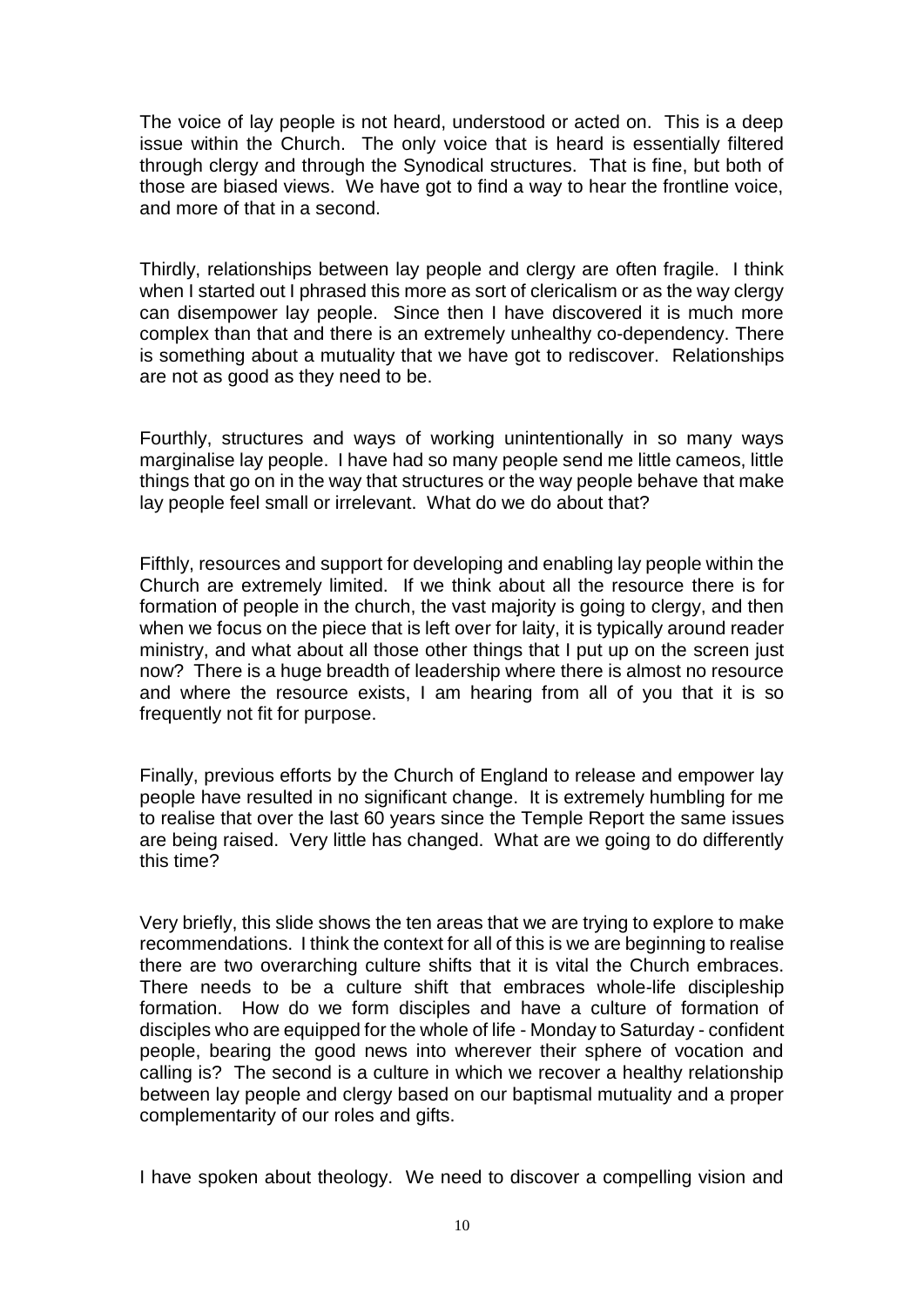communicate it well for the role of lay people in ministering all of life. We have to hear the frontline voice. Any organisation would regard it as best practice to listen to its members, its volunteers, its front-line customers, its employees systematically in undiluted, transparent ways. That does not really happen in the Church, and it needs to happen. Episcopal practice - if we want to see a culture change, there is something about our leaders, especially our episcopal leaders, leading in this way. We have to design and equip the learning and resourcing with the resources we need for front-line lay leadership in ways that are responsive to what we think our needs are. Liturgy has a lot to say on the calling of lay people.

Clergy formation - structures, communication; how do we communicate? Are we communicating that we are a church, a priesthood of all believers, or are we preaching that the church is about the clergy and what happens on Sunday as opposed to what happens the whole of life?

Finally, we must find ways to think seriously about how we make sure that whatever we recommend will be implemented. Mike, back to you.

*The Chair*: These slides will be available and will come out.

*Mr Mike Eastwood (Director of Renewal and Reform)*: Briefly, similar kinds of things really. Emerging issues - how do we recognise the existence of lay callings and vocations and listen to lay voices, not just because we are doing it now but on an ongoing basis? How do we affirm and legitimise these through the Church and the wider world so that people can recognise those vocations that need recognising? How do we ensure that what we do we can sustain rather than do because we are doing it on a seasonal basis?

The Lay Ministries Group is exploring similar areas, as Matthew has outlined. I suspect there are a couple of terminal differences. One is around how national we need to be in all of this. Some forms of lay ministry are very particular to their context. That can be a very local context; it can be a diocesan context. Are we looking for a national framework or are we looking for something that works more locally than that?

The second is that sense of how we get structural support right. Structural support can be liberating; it can be constraining. How do we make sure that it is liberating?

I will come to the questions in a second. In terms of the process, very quickly, the Lay Leadership Task Group was established last January and it has been doing some survey work. It reports to the Archbishops' Council first in September, with a final report to Synod in February next year. The Lay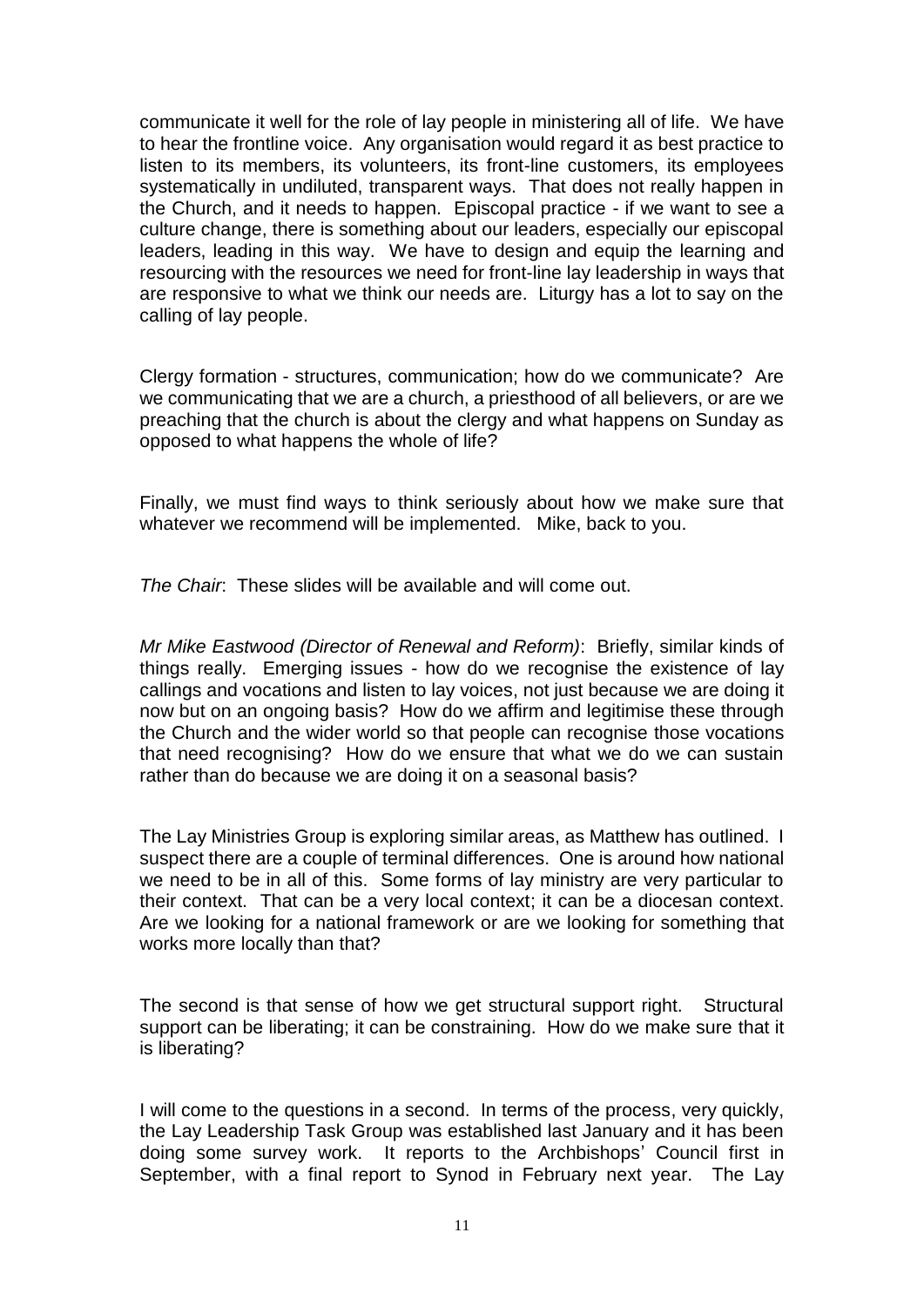Ministries Group has been going slightly shorter and reports to the Ministry Council in November.

In terms of the questions we had - and we are not limited to these questions if we are thinking about releasing and enabling lay people, cultivating a climate of exploration and experimentation, are we articulating the right kind of limits and constraints? Are we making it sufficiently clear that this is about lay people in the world rather than lay people merely in the Church?

Secondly, in terms of discerning appropriate support, authority, accountability: are we identifying the right kinds of structures and processes? Thirdly, if this is about building trust, how best do we communicate this?

We would be very grateful for any thoughts on those questions or other questions or comments that you have. We really need to listen.

*The Chair*: Thank you. We have two microphones. I would like to take questions in threes. I would ask for questions rather than speeches or statements.

*Mr Keith Leslie (Salisbury)*: It flashed by very quickly but you said only 28 dioceses responded to your survey. Were the others not interested?

*Mrs Anne Martin (Guildford)*: In the responses that you had from dioceses, did you find different responses from dioceses that have a very high number of clergy and those that have difficulty in finding clergy, in the attitude to lay ministry?

*Mr Robin Back (Norwich)*: In your thought about structures, are you looking for a national solution or are you trying to design a flexible solution that can be interpreted locally?

*Mr Mike Eastwood (Director of Renewal and Reform)*: On Keith's point about 28 dioceses, I am not taking that as a sign of lack of interest. I think it is probably questionnaire fatigue. I think 28 is a good enough representation to be going ahead with. In terms of the difference in responses, I think, to be honest, it is hard to interpret. I do not think there is an absolute link between the two. It is more erratic than that.

*Mr Matthew Frost (ex officio)*: On the national versus more flexible, let me answer from the lay leadership perspective. We recognise that there will definitely be the need for leadership at the national level so, yes, there will be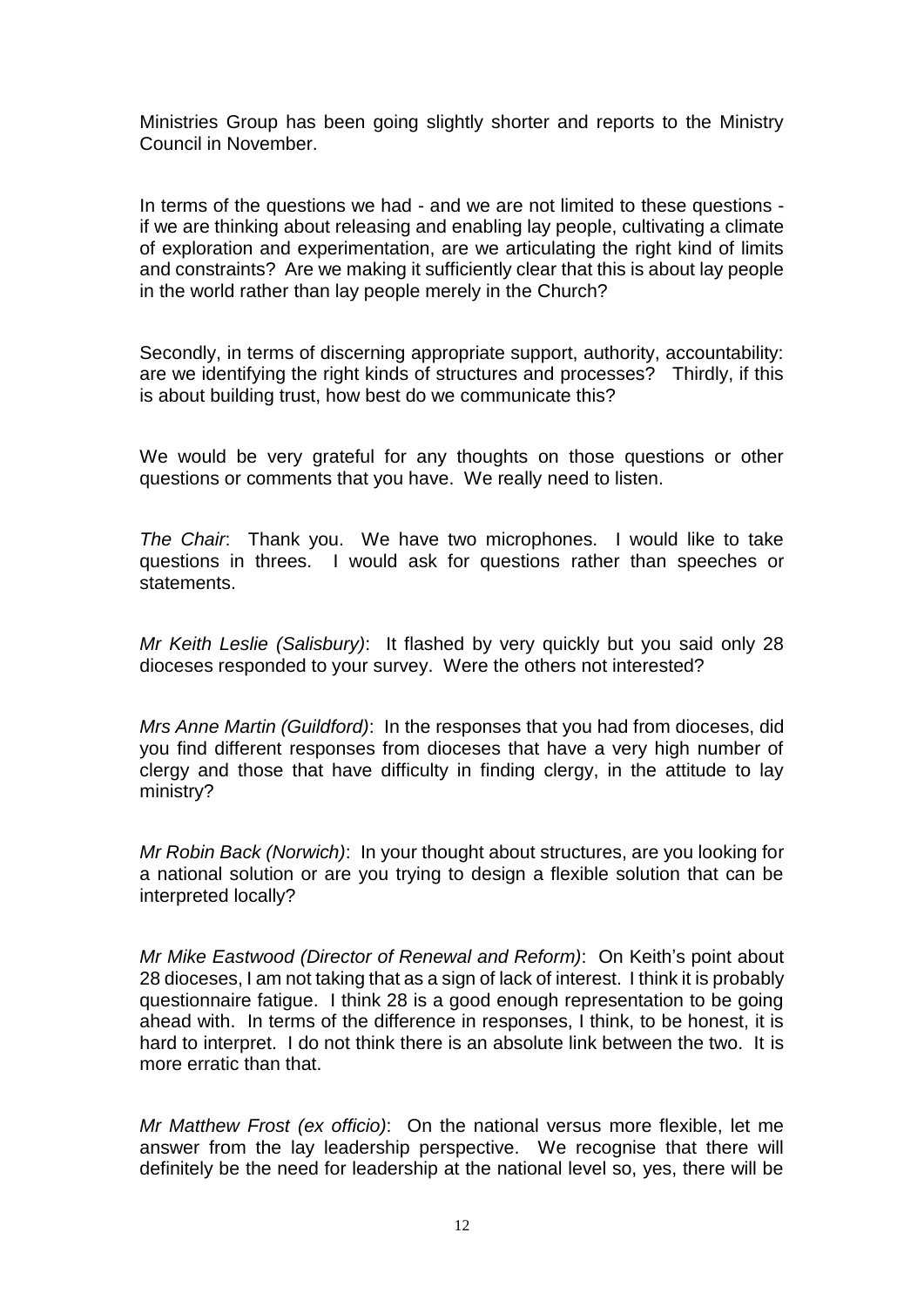some form of national structure, but I think we are also absolutely clear that we must create a flexible structure that dioceses and even parishes want to work with, because we have to work with the energy that is locally; we cannot impose. It must be a flexible structure that invites people and hopefully spotlights what is working. It is more about connecting what is working, encouraging and communicating and creating something that dioceses can then adopt and mould to their own tune.

*The Chair*: Can I take three on that far side and then three right at the back.

*Mr Clive Scowen (London)*: I am grateful for all that is happening. I think it is fantastic and long overdue. I just want to question this "leadership" word. I dare say it is one you were saddled with rather than one you chose for yourselves. I think it is unhelpful because most lay people do not recognise themselves in that way. However much influence they may have, they do not see themselves as leaders. I would have thought it would be better if one spoke of "lay discipleship" or "lay vocation". In London, we are trying to commission 100,000 "lay ambassadors" for Christ. Those words are much more inclusive of the whole range of ministry in the world than "leadership".

*Mrs Penny Allen (Lichfield)*: Because the clergy may feel threatened by the rise of lay people's roles, is any parallel training being envisaged for the clergy in leadership teams?

*Mr Martin Kingston (Gloucester)*: Very much the same point, Matthew, the assumption in release is that somebody wants somebody released. Your emerging issues slide was probably the most encouraging thing I have seen for a long, long time, but the question is accountability of clergy. What are you going to do to hold clergy accountable for their use of the lay resources available to them?

*Mr Matthew Frost*: So let me have a go and I might hand over to Mike for the remaining questions. On leadership, yes, I agree. If you look at what we are doing, frankly, as I said, we are looking at discipleship, and we recognise that however we frame this, this really is, and has to be about discipleship. When you see the report and wherever we are going, I think you will recognise you could probably almost replace the word "leadership" with "discipleship". However, it is worth also focusing on the distinctive character around leadership as well. It is both.

If you remember the ten areas I said, one of those was clergy formation: clergy right from selection all the way to ongoing review. Bishop Philip North, who is on our team, has done some excellent work, to go through that whole process, again through those two lenses, of how you lead in that mutual/collegial way? There is a whole host of recommendations that are trying to get at that issue.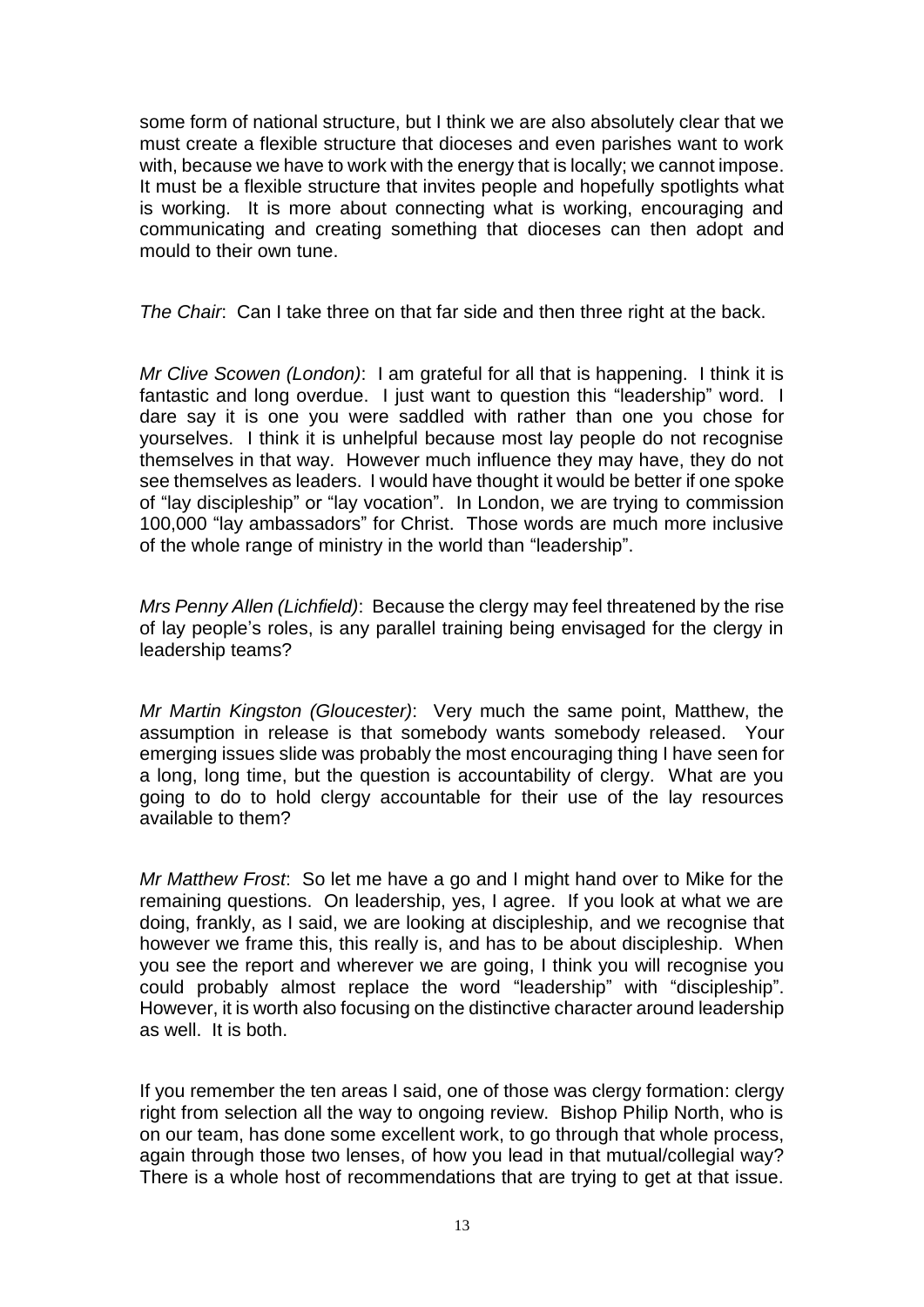We definitely recognise it. We see it as a critical issue. If we do not find a way to equip our clergy colleagues in the whole process of formation in ongoing review, we will keep facing that problem.

*Mr Mike Eastwood (Director of Renewal and Reform)*: Can I answer this because I think this gets to the heart of some of the Renewal and Reform stuff as well. I wish Jesus had said it, but it was Lenin: "Everything is connected to everything else". As Matthew was saying earlier, this is about a huge culture shift. Some of that is about "a long obedience in the same direction". It is about saying that this is a serious issue. If it was easy, we would have done it ages ago. It is simple but it is not easy, so we have to push hard and relentlessly on it. Some of that is about tone and leadership. Episcopal training is part of the leadership training programme. How do you release bodies? How do you do that episcopally?

There are going to be things such as peer review, which has just started, so again we will have the opportunity to say to the diocesan leadership team, "What are you doing as a diocese to release lay people? What are you doing about the promotion of discipleship?" That is an ongoing regular conversation, every two years; is accountability built into that? We have things such as the Ministerial Development Review with clergy, where, again, every year or sometimes two years, dioceses are able to say, "Tell me what is going on". The relationship between archdeacons and clergy, from a local point of view, is it becoming a sharper and sharper one? Part of the point of sending out the releasing documents was to create that accountability around clergy to say, "Why are you the blockage in all of this?" There are things we can do where each of them on their own will not do it, but by bringing them together, I think we have a chance.

The other thing is how do we prove a negative, in a sense? How do we prove to lay people that we are really serious? What is stopping you? Some of it is the clergy are stopping you and that needs to be tackled. Frankly, some of it is self discipline. We are just not doing it. Why are we not pushing hard enough and taking responsibility for our own discipleship, vocation and all of that? It is incumbent on us as well to illustrate how we can move forward in this. It is not just a question - and I know you are not saying this - of saying, "Once they fix it; I will move". It is incumbent on all of us.

*Mrs Angela Scott (Rochester)*: Will the Ministry Division itself be able to embrace the whole of the lay ministry training and encouragement, and everything because at the moment it is divided between there and the Education Division?

*Mr Gavin Oldham (Oxford)*: I would like to ask about the learning resource aspect of it. You did put that up in one of the slides. It seems to me that the important thing is about building confidence in lay people. It is not about coming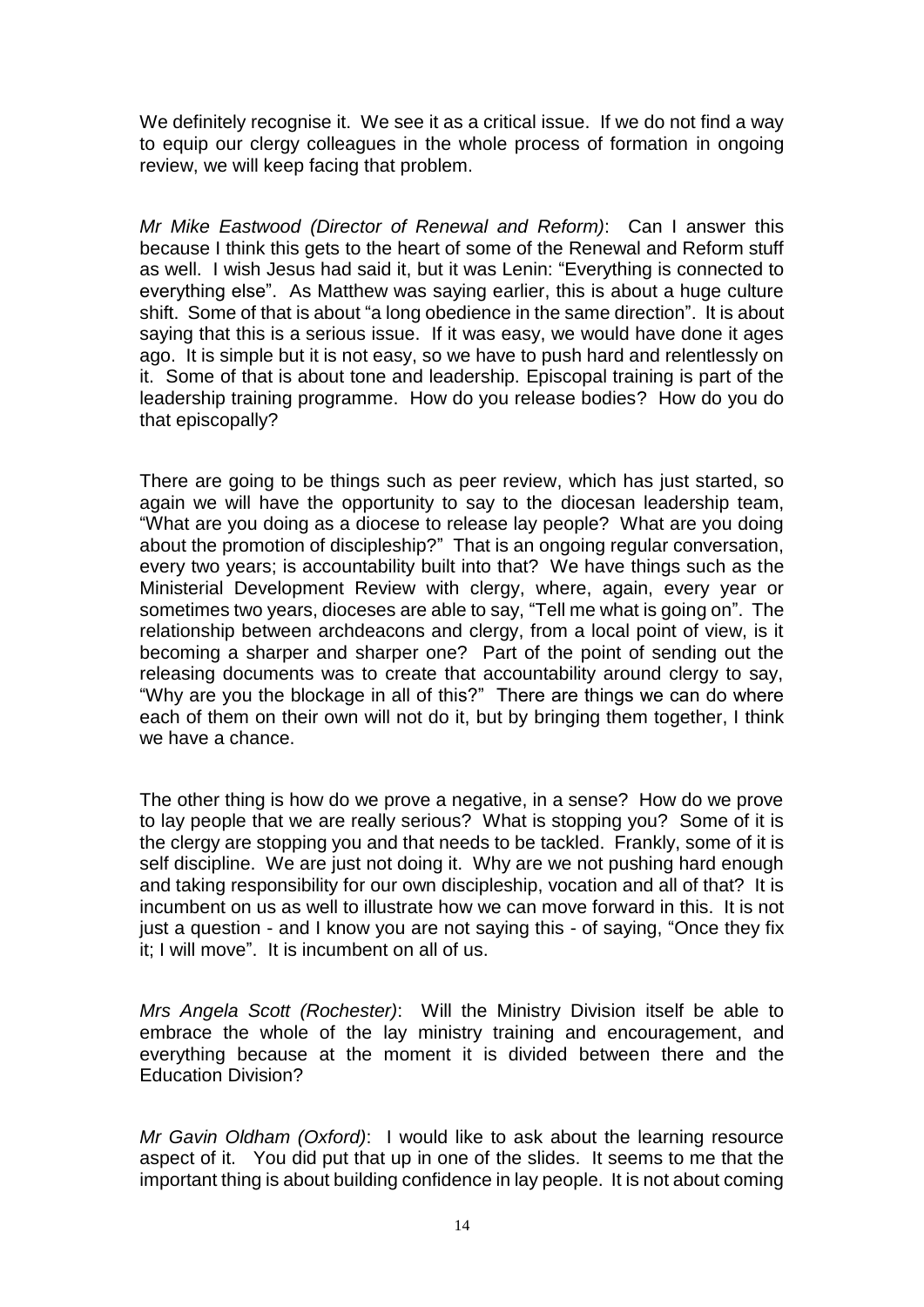up with quasi ordination training which takes three years and which many lay people simply do not have the time to be able to dedicate to. Have you spoken to the Open University about the possibility of introducing some of their online training modules? They have a lot of experience in remote training and building up experience in that way. I think you should talk to them.

*Mrs Helen Lamb (Ely)*: Having done an awful lot of culture and leadership change in various organisations, I am a little dismayed at how easily this would translate into any secular environment. These are questions that organisations are addressing, particularly of any size. Can you clarify what you mean by "discipleship"? Where is the element of "baptizing in the name of the Father, Son and Holy Spirit", teaching us to obey all that Jesus has commanded? Have you read a book called *The Trellis and the Vine* , which is quite provocative on this and some of the ways in which structures and processes, and communication and human interaction are particular in the context of the Church and the ministry that Jesus has given us? How is it different from pretty much any secular organisation for us?

*Mr Mike Eastwood (Director of Renewal and Reform)*: I did suddenly sense I was praying for the answer there. In terms of Angela's point about lay ministry embracing all, I think the responsibility of the Archbishops' Council and NCIs is to do whatever needs to be done to make this happen. Whether that is done between departments or in a single department, to be honest, is less of an issue; the issue is how do we get this thing done. I think there is culture change within the Archbishops' Council and Church Commissioners about saving we need to organise ourselves about getting this stuff done rather than what is convenient for us departmentally.

I do not know what the answer is in terms of will lay ministry do the whole thing, but I do know there is a seriousness of engagement on delivery of that.

Gavin's comments about OU, I do not think there have been conversations with the Open University. I will take that back, I do not think there have. We have got to make sure that we do not do that in a way that looks like we are constraining and saying, "What we are going to have to do is put you into a different box, it's called an OU box rather than any other box". We have got plenty of time and we have got to know what it is before we start the conversation. I am not sure we yet know what it is.

*Mr Matthew Frost (ex officio)*: Very briefly on the earlier two questions. On learning and resourcing, the first thing I have to say is there is a lot of good stuff going on. We have done a big survey and we are finding lots of good resources that people are already using. It is often not widely communicated, or people are finding it in other networks, but there are some great resources out there. We have not spoken to the Open University, though it has come up as a suggestion already. One of the things we do want is greater use of digital media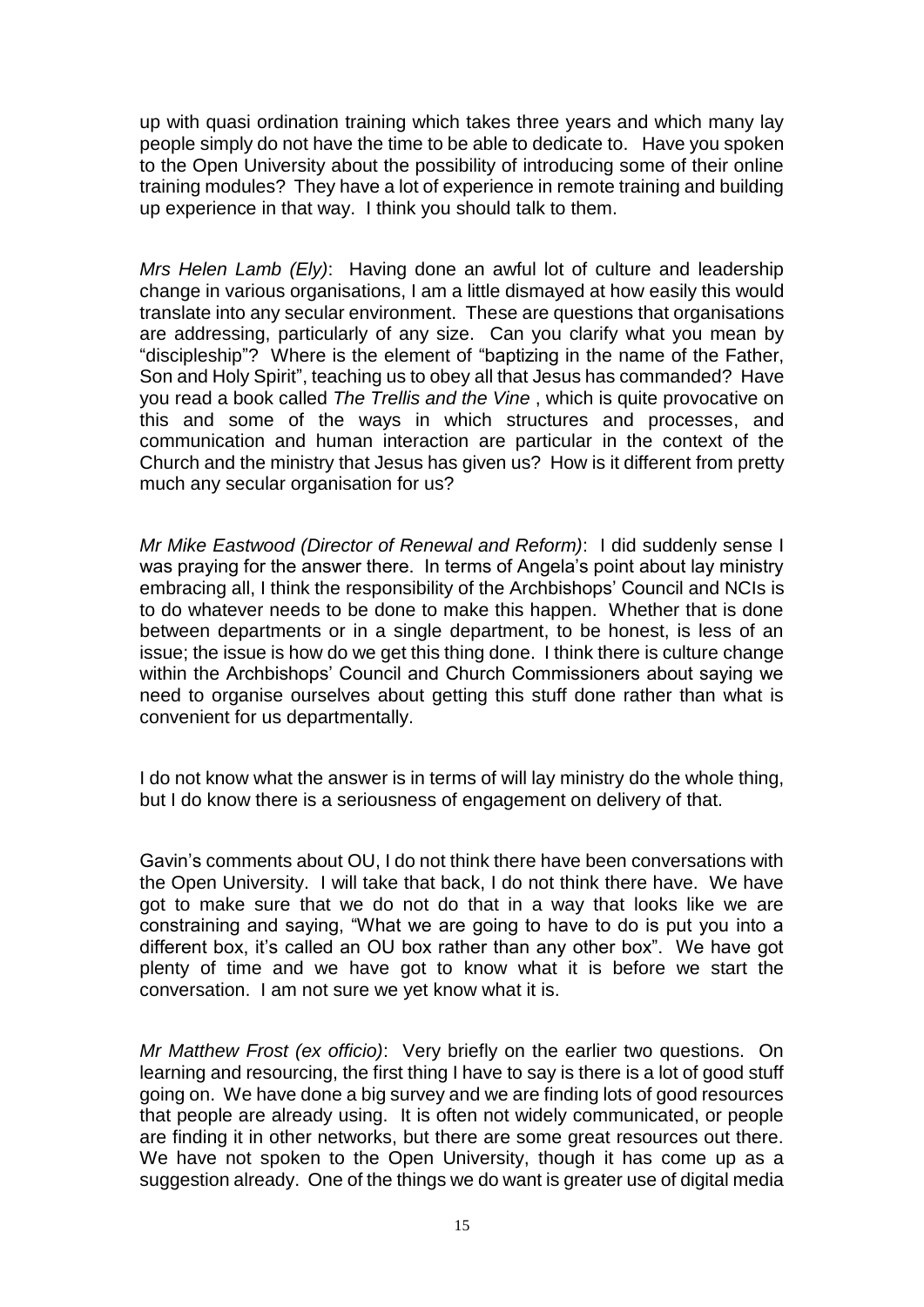and digital access to a lot of fantastic resources which without question is part of the answer.

Just going back to the question, and I think I understood half of the question but not the second half. The half on what do we mean by discipleship? I think the Church as a whole is wrestling with that. There has been a recognised need that at a national level we have to wrestle with what that word means. We are beginning to talk about it a lot, there are different viewpoints on it, some concerns about what the word means. A couple of weeks ago we had a theological symposium to try and wrestle with it to inform our own work stream and recognise even there there are differences of views.

Let me tell you what I think it means, what drives me. For me, recognising this may not be shared by all, it is very much about following Jesus, it is about "doing" Jesus, it is what would Jesus say, wrestling with what that looks like in every sphere of life. What does it mean to follow Jesus and to obey Jesus in every sphere of life and to do as he asks, and how do I wrestle with that continuously? That is what it means to me. That has been very, very significant for me. I went through a shift about ten years ago when I do not think I had really comprehended what I was called to do, I thought it was a much narrower vision than that. I have embraced that whole of life aspect of trying to follow Jesus in every aspect of life Monday to Saturday, and that has been quite transformational for me.

Were you trying to say that culture change is a bad thing in the Church or culture change is something that lots of organisations embrace and could we learn from them?

*Mrs Helen Lamb (Ely)*: I think it is something else again. It is probably a necessary thing, but I just think the biblical model is that it is God who changes us from the inside out and, therefore, I would expect culture change to be a consequence for a Church, not something we are aiming at. My experience in organisations is that it is really hard to achieve in organisations, and that is partly the power of the Gospel. I guess I am wondering where the power of the Gospel is and the power of the Holy Spirit in what we are doing here because it feels a little bit like we are applying a secular model.

*The Chair*: Can I just say that we are running out of time.

*Mr Matthew Frost (ex officio)*: I have led culture change in a Christian organisation where we absolutely started from owning a transformation. I would completely reject the idea that it is either/or. My experience of culture change is something that comes after, something that you see, but you set out at the beginning recognising that there is a cultural issue. The question is what do you then do. I completely agree with you that it comes back to personal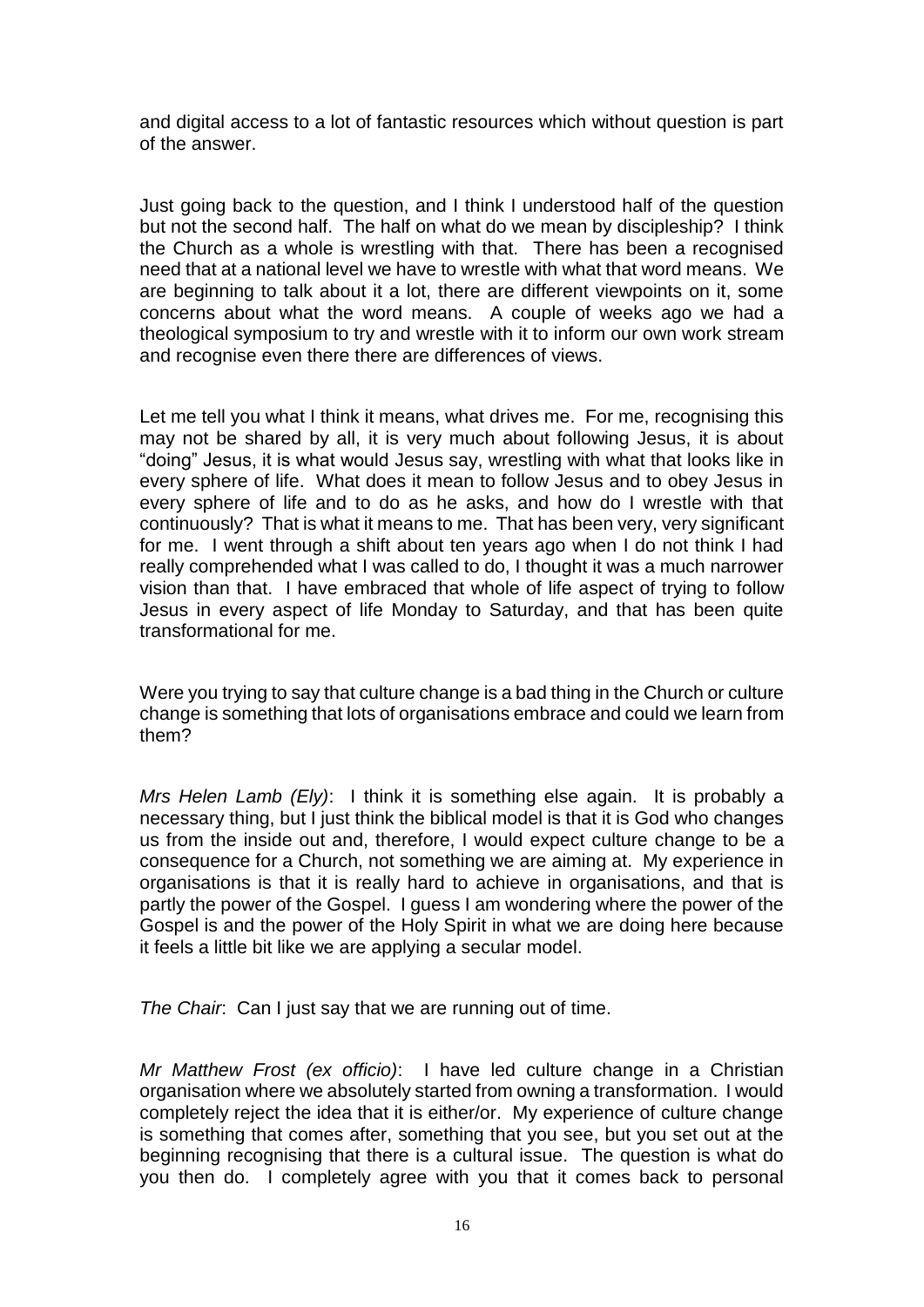discipleship, personal challenge, that is where it all starts. That is why you typically appeal to values, deep issues of values and self-leadership in any culture change programme, and certainly that is what I would expect. But you do not stop there, you also think very wisely about how some of the structures and some of the systems actually cut against and across our working of that in a change, which frequently it does. Any good culture change programme I have seen in the secular world embraces inner issues deeply. I would agree we have to do that.

*Canon Elizabeth Paver (Sheffield)*: Can I thank you both. Can I just say we have here a body of lay leaders. You are speaking to them right now, those people who have put their lives on the line to say, "I'll go on General Synod and do my bit and be a lay leader in the Church today". It strikes me that in here we have lots of professions, lots of people say, "Oh, I'm in education. I'm in the medical profession", and it is mainly the caring professions and those business communities. You have got them here. Please, would you capitalise as much as you can on the work that is to be done by using this body who are already really your foot soldiers.

*The Chair*: Thank you. Mike, how can we help you?

*Mr Mike Eastwood (Director of Renewal and Reform)*: It has been an enormously helpful session. Thank you very much. We will take this back. The way you can help is to continue to engage. If there is stuff that you like, let us know that you like it. If there is stuff that we are missing, just let us know. Email me and Matthew and just let us know where we are going on the right track, affirmation, and where we are not going on the right track, challenge. This is not one-thing-fixes-all, this is a long and serious and determined process. Please help, support, guide, cajole as we go forward. Thank you.

*The Chair*: Penny Allen has raised one piece of other business. Penny is going to speak to it and then refer it to the Standing Committee tomorrow.

*Mrs Penny Allen (Lichfield)*: This item is relevant to the Shared Conversations. It became apparent in our pre-Synod group in Lichfield that two members of our group had been sent an email by David Porter, because they are not able to attend all of the sessions through to Tuesday lunchtime, discouraging them from attending any of the sessions. Some people have felt disenfranchised and rather hurt about this and that their opinions are not relevant. I ask the Standing Committee to take that forward on our behalf.

*The Chair*: Thank you, Penny.